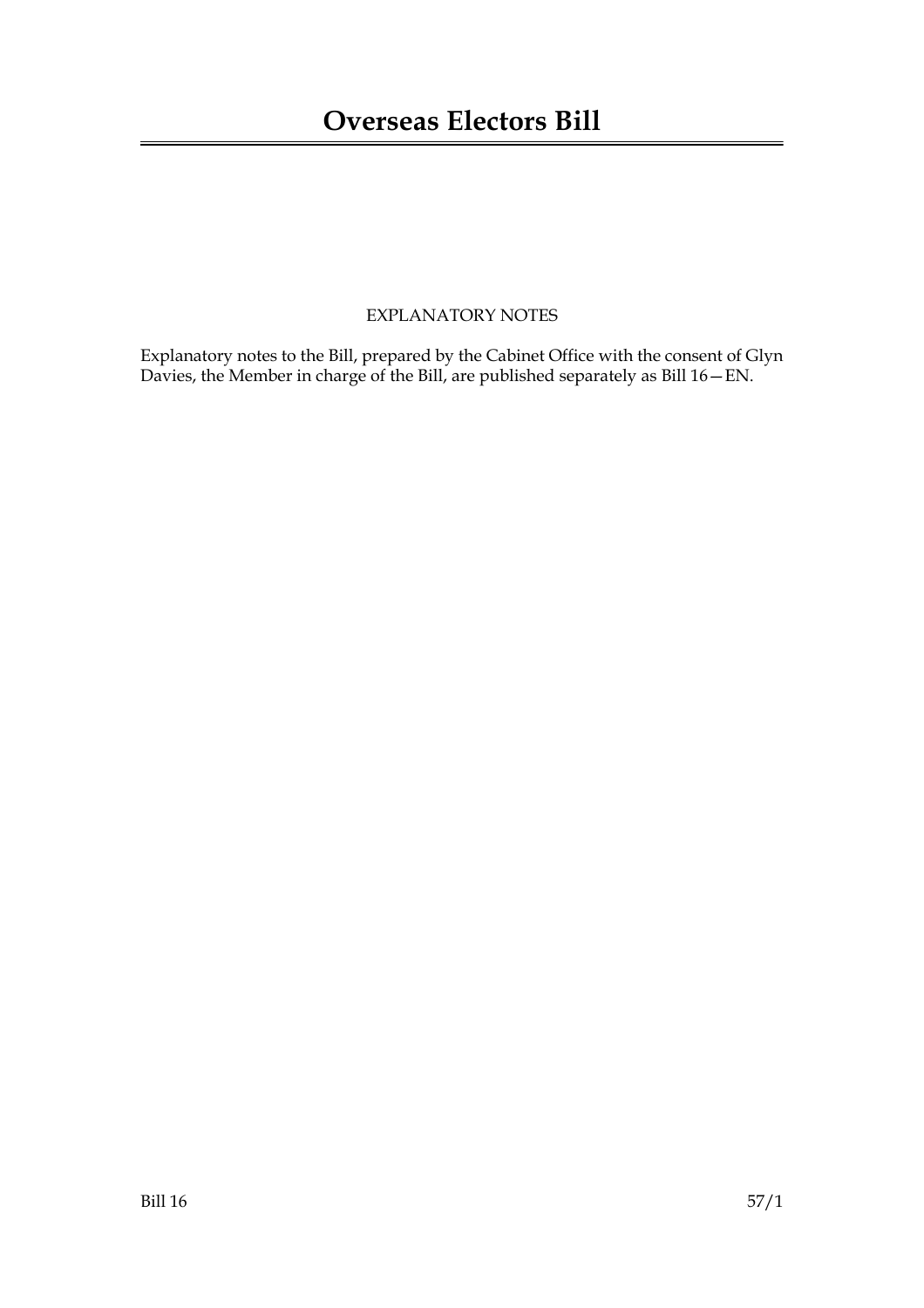## **CONTENTS**

- 1 Extension of franchise for parliamentary elections: British citizens overseas
- 2 Minor and consequential amendments and transitional provision
- 3 Extent, commencement and short title

Schedule 1 — Minor and consequential amendments Schedule 2 — Transitional provision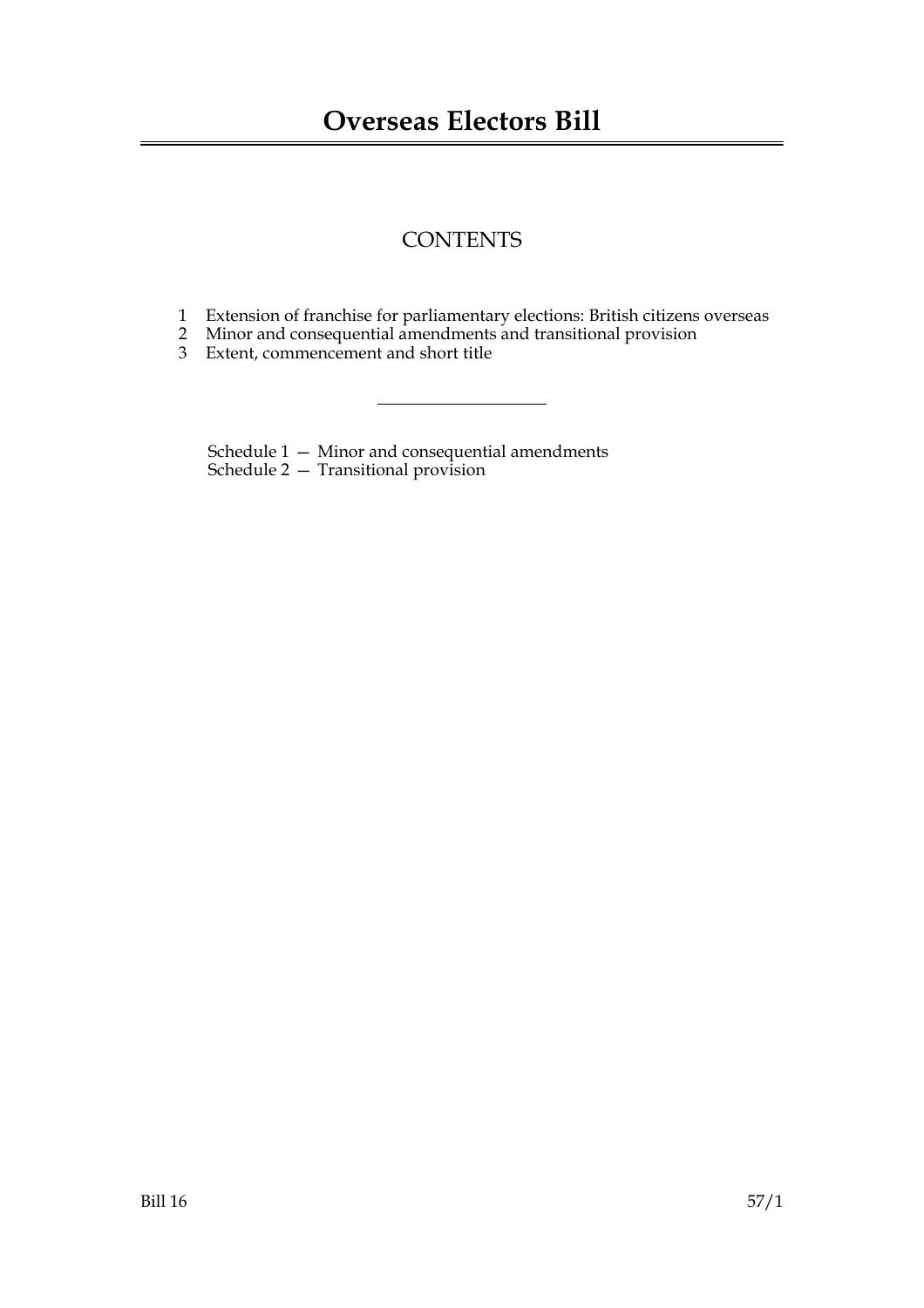# A **BILL** TO

Make provision extending the basis on which British citizens outside the UK qualify to participate in parliamentary elections; and for connected purposes.

E IT ENACTED by the Queen's most Excellent Majesty, by and with the advice and<br>consent of the Lords Spiritual and Temporal, and Commons, in this present<br>Parliament assembled, and by the authority of the same, as follows: consent of the Lords Spiritual and Temporal, and Commons, in this present Parliament assembled, and by the authority of the same, as follows: -

#### **1 Extension of franchise for parliamentary elections: British citizens overseas**

(1) For sections 1 and 2 of the Representation of the People Act 1985 substitute—

#### **"1 Extension of parliamentary franchise**

| (1) A person is entitled to vote as an elector at a parliamentary election in |
|-------------------------------------------------------------------------------|
| a constituency if –                                                           |

- (a) on the relevant date, the person—
	- (i) qualifies as an overseas elector in respect of that constituency (see section 1A),
	- (ii) is not subject to any legal incapacity to vote (age apart), and
	- (iii) is a British citizen, and
- (b) on the date of the poll, the person—
	- (i) is not subject to any legal incapacity to vote,
	- (ii) is a British citizen, and
	- (iii) is registered in a register of parliamentary electors for that constituency. *15*
- (2) In this section, "the relevant date" means—
	- (a) the date on which the person makes a declaration under and in accordance with section 1C (overseas elector's declaration), or
	- (b) where the person makes a declaration under and in accordance with section 1E (renewal declaration), the date on which the person makes the declaration. *20*

*5*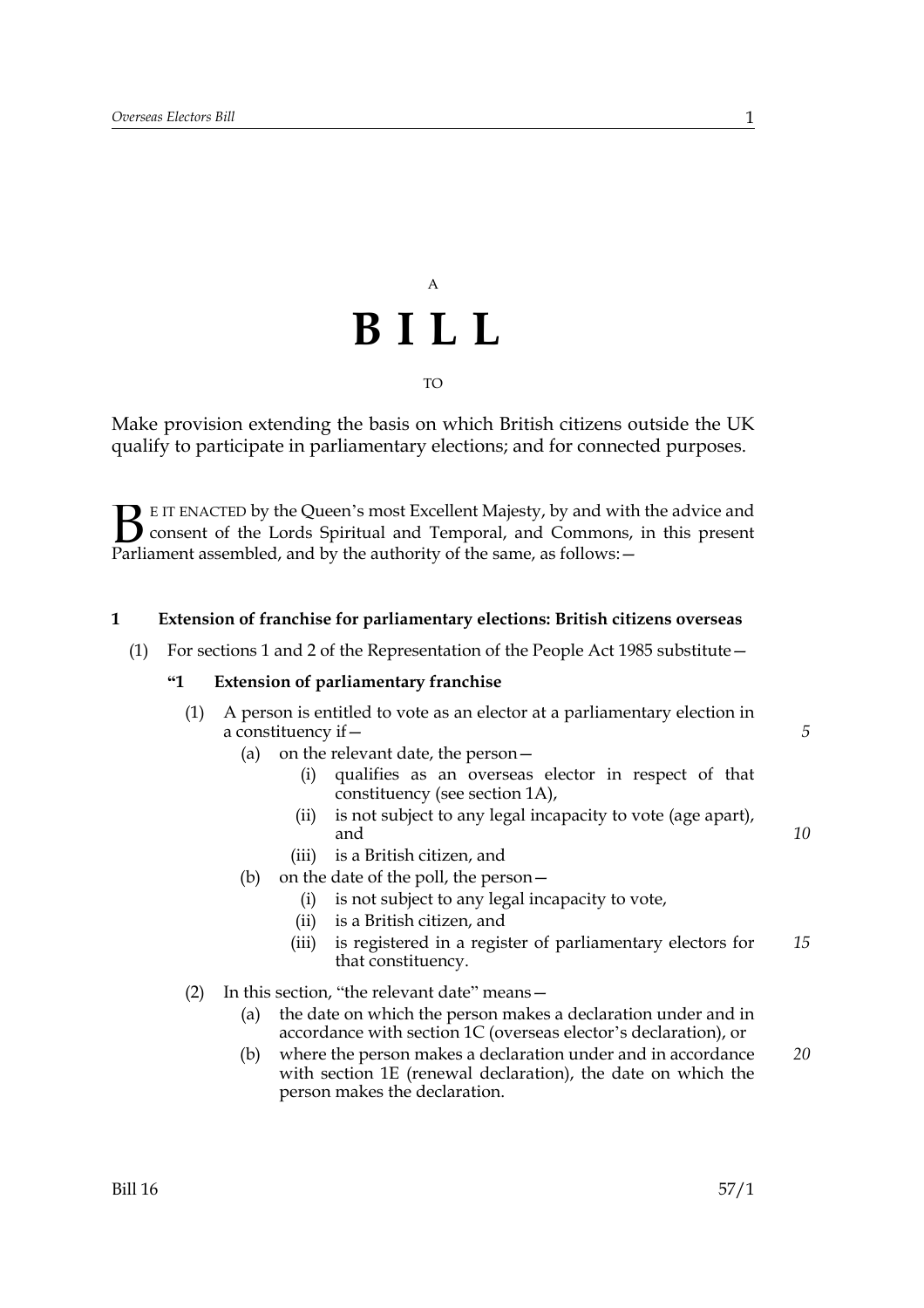#### **1A Qualification as an overseas elector in respect of a constituency**

- (1) For the purposes of this Act and the principal Act, a person qualifies as an overseas elector in respect of a constituency on the relevant date if—
	- (a) on that date the person is not resident in the United Kingdom, and
	- (b) the person satisfies the previous registration condition or the previous residence condition.
- (2) A person satisfies the previous registration condition if  $-$ 
	- (a) *the person has at some time in the past been entered in an electoral register in respect of an address at a place that is situated within the constituency, and 10*
	- (b) subsequent to that entry ceasing to have effect, the person has not been included in any electoral register (whether in respect of the address mentioned in paragraph (a) or any other address).
- (3) A person satisfies the previous residence condition if  $-$ 
	- (a) *the person has at some time in the past been resident in the United Kingdom,*
	- (b) on the last day on which the person was resident in the United Kingdom, the person—
		- (i) was resident at an address at a place that is situated within the constituency, or
		- (ii) was not so resident but could have made a declaration under section 7B of the principal Act (a "declaration of local connection") in respect of such an address, and
	- (c) subject to section 1B(4), the person has not at any time been included in any electoral register (whether in respect of the address mentioned in paragraph (b) or any other address).
- (4) For the purposes of subsection  $(3)(b)(ii)$ , it is to be assumed that section 7B of the principal Act was in force on the last day on which the person was resident in the United Kingdom. *30*
- (5) In this section—

"electoral register" means—

- (a) a register of parliamentary electors, or
- (b) a register of local government electors (including a register of electors prepared for the purposes of local elections (within the meaning of the Electoral Law Act (Northern Ireland) 1962)); *35*

"relevant date" has the same meaning as in section 1.

#### **1B British citizens overseas: entitlement to be registered**

- (1) A person is entitled to be registered in a register of parliamentary electors in pursuance of a declaration made by the person under and in accordance with section 1C (an "overseas elector's declaration") if the conditions mentioned in subsections (2) and (3) are satisfied.
- (2) The first condition is that the register is for the constituency or part of the constituency within which is situated the address that is specified in the declaration by virtue of— *45*

*15*

*5*

*25*

*40*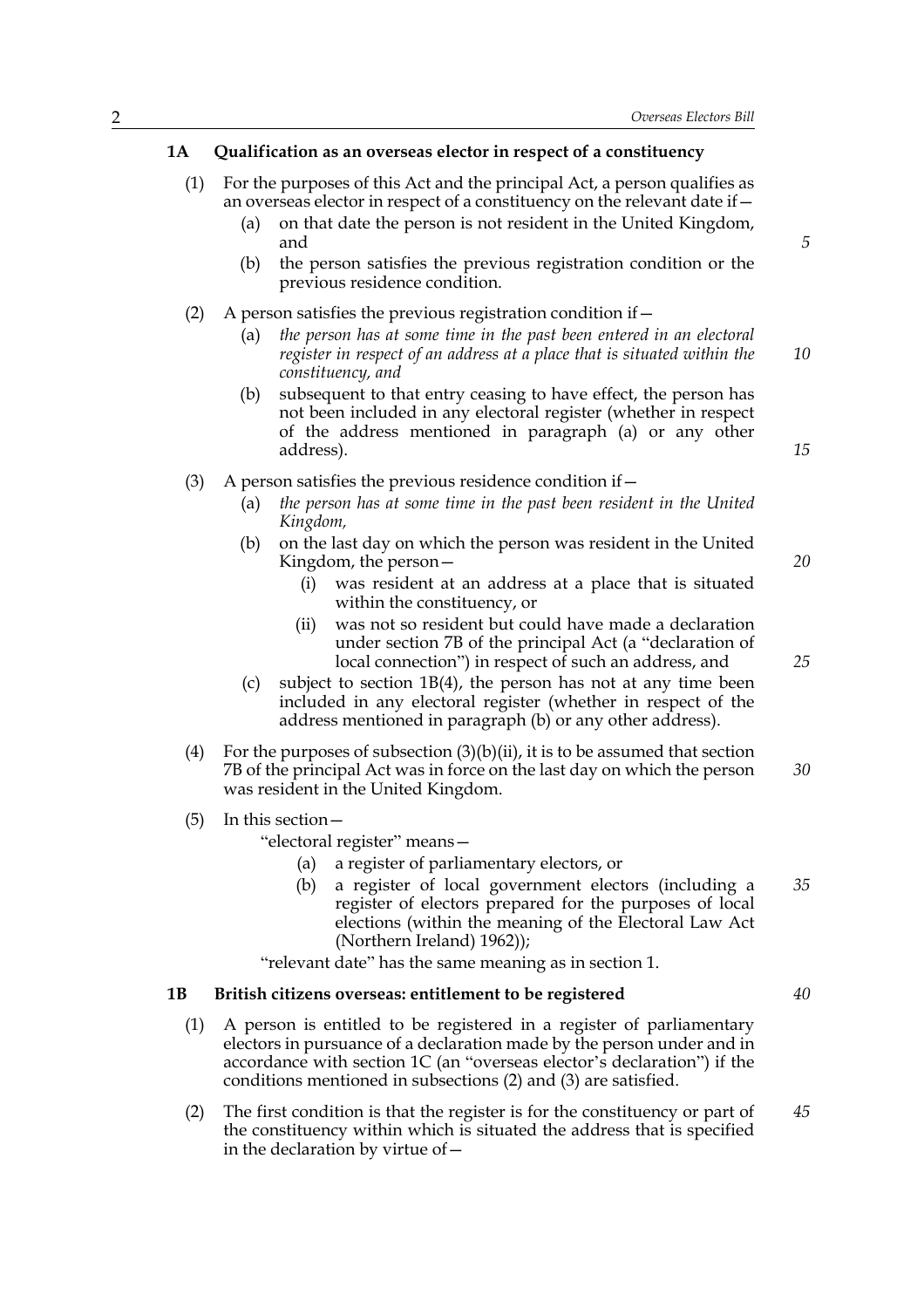- (a) section  $1C(2)(a)$  (where the person is seeking to be registered on the basis of the previous registration condition), or
- (b) section  $1C(3)(a)$  or (4) (where the person is seeking to be registered on the basis of the previous residence condition).
- (3) The second condition is that the registration officer concerned is satisfied that, on the date on which the person makes the declaration, the person qualifies as an overseas elector in respect of the constituency.
- (4) Where—
	- (a) a person applies to be registered in a register of parliamentary electors on the basis that the person satisfies the previous residence condition, and *10*
	- (b) the registration officer concerned considers that insufficient evidence is available for the purpose of determining whether the person has at any time been included in any electoral register (within the meaning of section 1A),

the officer may determine that paragraph (c) of section 1A(3) (person not previously included in any electoral register) is to be disregarded in the case of the application.

- (5) An overseas elector's declaration made by a person is of no effect unless received by the registration officer concerned within the period of 3 months beginning with the date on which the person makes the declaration. *20*
- (6) For the purposes of section 1A, where a person is registered in a register of parliamentary electors for a constituency or part of a constituency in pursuance of an overseas elector's declaration, it is to be conclusively presumed that the person was not resident in the United Kingdom on the date on which the person made the declaration. *25*
- (7) See also sections 10ZC and 10A of the principal Act, which (amongst other things) contain provision about the making of applications for registration. *30*

#### **1C Overseas elector's declaration**

(1) An overseas elector's declaration must—

- (a) give the full name of the person making the declaration ("the declarant"),
- (b) state the date of the declaration,
- (c) state that the declarant is a British citizen,
- (d) state that the declarant is not resident in the United Kingdom on the date of the declaration,
- (e) state whether the declarant is seeking to be registered on the basis of the previous registration condition or the previous residence condition, *40*
- (f) contain any other prescribed information and satisfy any other prescribed requirements (which may include requirements for the declaration to be attested and for the charging of fees for attestation), and
- (g) state that the declarant believes the matters stated in the declaration by virtue of paragraphs (a) to (d) and (f) to be true.

*5*

*15*

*35*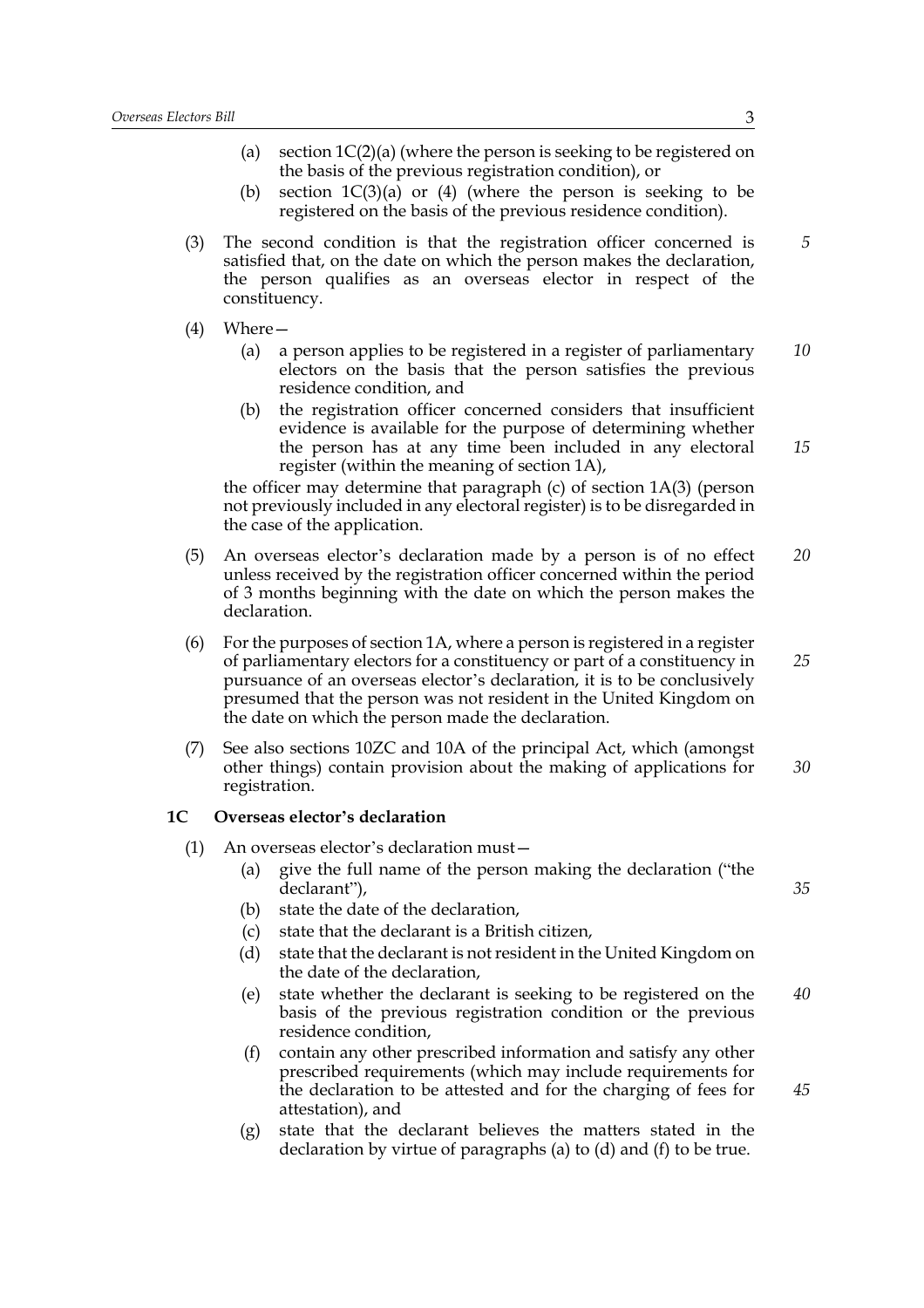- (2) Where the declarant is seeking to be registered on the basis of the previous registration condition, the declaration must also—
	- (a) specify—
		- (i) the address in the United Kingdom in respect of which the declarant was included in an electoral register, and
		- (ii) when the declarant was last included in such a register in respect of that address, and
	- (b) state that since the declarant's entry in that register in respect of that address ceased to have effect, the declarant has not been included in any electoral register (whether in respect of that or any other address). *10*
- (3) Where the declarant is seeking to be registered on the basis of the previous residence condition by virtue of section 1A(3)(b)(i), the declaration must also—
	- (a) specify—
		- (i) the address in the United Kingdom at which the declarant was resident, and
		- (ii) when the declarant was last resident at that address, and
	- (b) state that since being resident at that address, the declarant has not been resident at any other address in the United Kingdom.
- (4) Where the declarant is seeking to be registered on the basis of the previous residence condition by virtue of section 1A(3)(b)(ii), the declaration must also specify an address in respect of which the declarant could have made a declaration of local connection on the last day on which the declarant was resident in the United Kingdom.
- (5) An overseas elector's declaration that specifies an address in Northern Ireland under subsection  $(2)(a)$ ,  $(3)(a)$  or  $(4)$  may, instead of or in addition to including a statement under subsection  $(1)(c)$ , state that the declarant is an Irish citizen who—
	- (a) was born in Northern Ireland, and
	- (b) qualifies as a British citizen (whether or not the declarant identifies as such).
- (6) If the declarant—
	- (a) makes an overseas elector's declaration that specifies more than one address under subsection  $(2)(a)$ ,  $(3)(a)$  or  $(4)$ , or
	- (b) makes two or more overseas elector's declarations that bear the same date and specify different addresses in the United Kingdom under subsection  $(2)(a)$ ,  $(3)(a)$  or  $(4)$ ,

the declaration or declarations are void.

- (7) The declarant may at any time cancel an overseas elector's declaration made by the declarant. *40*
- (8) In this section—

"electoral register" has the same meaning as in section 1A; "registered" means registered in a register of parliamentary electors.

(9) A person found abandoned in Northern Ireland as a new-born infant is, unless the contrary is shown, deemed for the purposes of subsection (5) to have been born in Northern Ireland.

*20*

*15*

*5*

*25*

*30*

*35*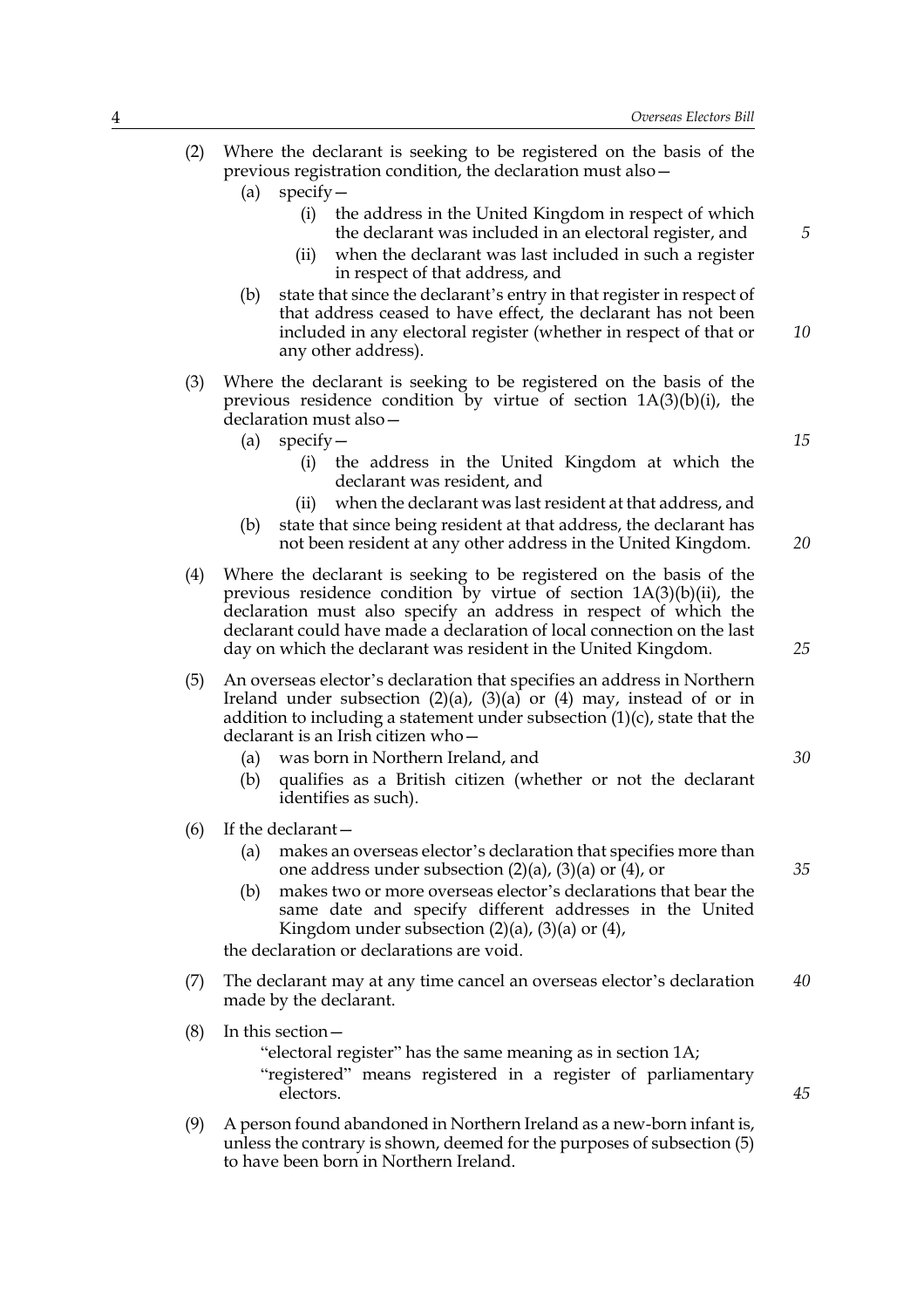#### **1D Duration of entitlement to be registered**

- (1) Where a person is registered in a register of parliamentary electors in pursuance of an overseas elector's declaration, the person is entitled to remain so registered until—
	- (a) the end of the period of 12 months beginning with the date when the person's entry on the register takes effect (subject to any extension under subsections (2) and (3)), or
	- (b) if earlier, the occurrence of an event specified in subsection (4).
- (2) Subsection (3) applies if  $-$ 
	- (a) during the 3 months ending with the last day of the initial registration period or of any further registration period, the person makes a declaration under and in accordance with section 1E (a "renewal declaration"), and *10*
	- (b) the registration officer concerned is satisfied that, on the date the declaration is made, the person is entitled to remain registered in the register.
- (3) The person is entitled to remain registered in the register until—
	- (a) the end of the period of 12 months beginning with the day after the last day of the initial registration period or of the further registration period in question (subject to any further extension), or *20*
	- (b) if earlier, the occurrence of an event specified in subsection (4).
- (4) These are the events referred to in subsections  $(1)(b)$  and  $(3)(b)$  -
	- (a) a determination by the registration officer, in accordance with regulations, that the person was not entitled to be registered or to remain registered (as the case may be);
	- (b) a determination by the registration officer, in accordance with regulations—
		- (i) that the person was registered as the result of an application under section 10ZC or 10A(1) of the principal Act made by some other person, or *30*
		- (ii) that the person's entry has been altered as the result of an application under section 10ZD or 10A(4) of that Act made by some other person;
	- (c) the cancellation of the overseas elector's declaration (see section  $1C(7)$ ) or of the renewal declaration (see section  $1E(5)$ ); *35*
	- (d) the taking effect of another entry made in respect of the person in any electoral register (in the case of a register of parliamentary electors, whether or not in pursuance of an overseas elector's declaration).
- (5) In this section—

"electoral register" has the same meaning as in section 1A;

- "initial registration period" means the period referred to in subsection  $(1)(a)$ ;
- "further registration period" means a period for which a person is entitled to remain registered by virtue of subsection  $(3)(a)$ . *45*
- (6) Where a person is entitled to remain registered in a register of parliamentary electors for a constituency or part of a constituency by virtue of subsections (2) and (3), it is to be conclusively presumed for

*5*

*15*

*25*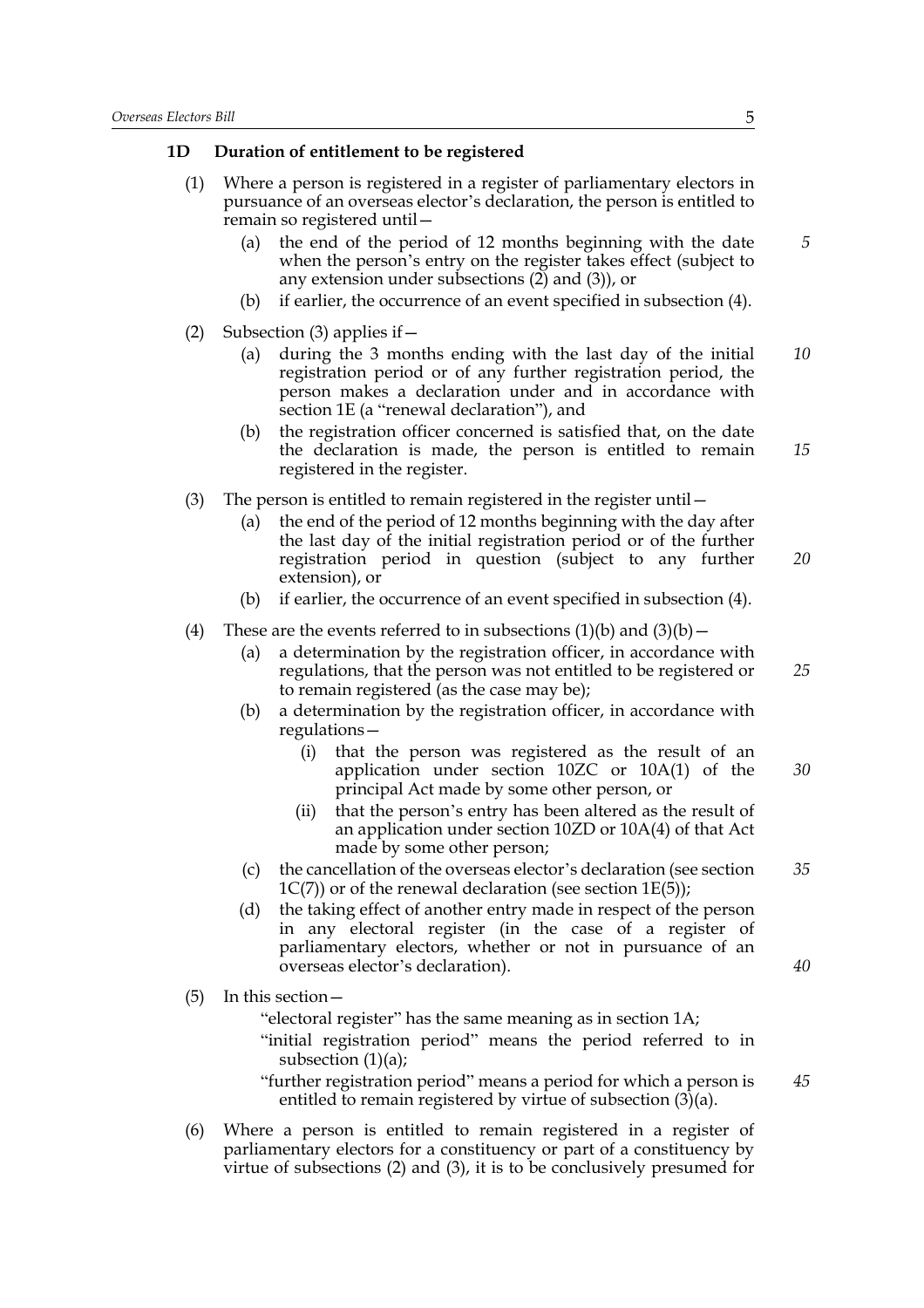*5*

*15*

the purposes of section 1A that the person was not resident in the United Kingdom on the date on which the person made the renewal declaration in question.

(7) Where a person's entitlement to remain registered in a register of parliamentary electors terminates by virtue of subsection (1) or (3), the registration officer concerned must remove the person's entry from the register.

#### **1E Renewal declaration**

- (1) A renewal declaration must—
	- (a) give the full name and date of birth of the person making the declaration ("the declarant"), *10*
	- (b) state the date of the declaration,
	- (c) state that the declarant is a British citizen,
	- (d) state that the declarant is not resident in the United Kingdom on the date of the declaration,

(e) contain any other prescribed information and satisfy any other prescribed requirements (which may include requirements for the declaration to be attested and for the charging of fees for attestation), and

- (f) state that the declarant believes the matters stated in the declaration to be true. *20*
- (2) A renewal declaration must also—
	- (a) specify the address in respect of which the declarant is registered, and
	- (b) state that since the declarant was registered in respect of that address, no other entry has been made in respect of the declarant in any electoral register (whether in respect of the address mentioned in paragraph (a) or any other address). *25*
- (3) A renewal declaration that specifies an address in Northern Ireland under subsection (2)(a) may, instead of or in addition to the statement under subsection  $(1)(c)$ , state that the declarant is an Irish citizen who – *30*
	- (a) was born in Northern Ireland, and
	- (b) qualifies as a British citizen (whether or not the declarant identifies as such),

(and section  $1C(9)$  applies as it applies for the purposes of section  $1C(5)$ ). *35*

- (4) If the declarant—
	- (a) makes a renewal declaration that specifies more than one address under subsection (2)(a), or
	- (b) makes two or more renewal declarations that bear the same date and specify different addresses under subsection (2)(a), *40*

the declaration or declarations are void.

- (5) The declarant may at any time cancel a renewal declaration made by the declarant.
- (6) In this section—

"electoral register" has the same meaning as in section 1A;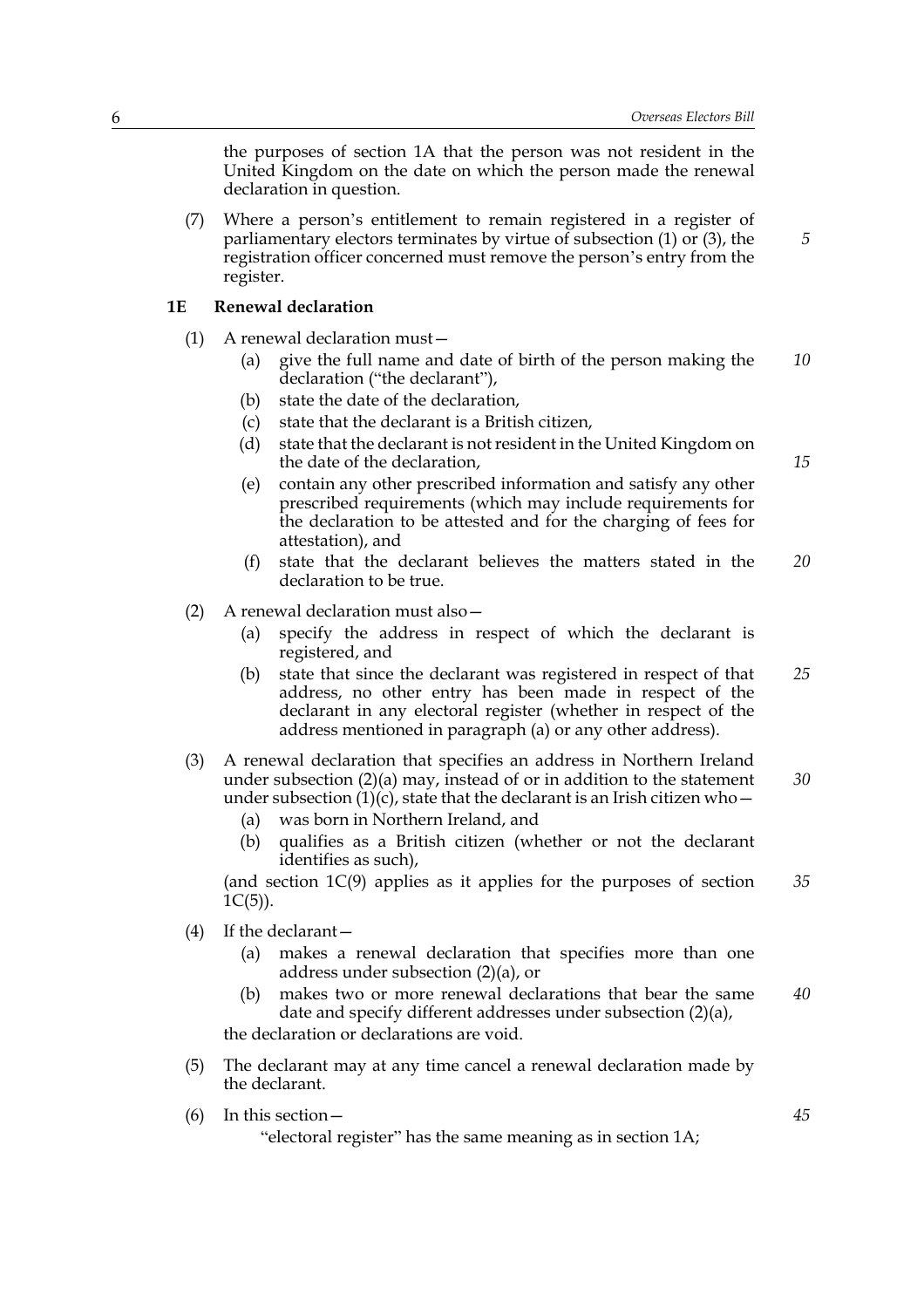"registered" means registered in a register of parliamentary electors in pursuance of an overseas elector's declaration.

#### **1F Power to amend period specified in section 1D**

- (1) The Minister for the Cabinet Office or the Secretary of State may by order substitute a different period (not exceeding 5 years) for the period for the time being specified in section  $1D(1)(a)$  and  $(3)(a)$ .
- (2) An order under this section may contain incidental or consequential provision.
- (3) Before making an order under this section, the Minister for the Cabinet Office or the Secretary of State must consult the Electoral Commission. *10*
- (4) An order under this section is to be made by statutory instrument.
- (5) A statutory instrument containing an order under this section may not be made unless a draft of the instrument has been laid before and approved by a resolution of each House of Parliament.
- (6) If the period substituted by an order under this section is longer than the period in force immediately before the making of the order, the longer period has effect in relation to a person who immediately before the making of the order was entitled to remain registered by virtue of section  $1D(1)$  or  $(3)$ . *15*

#### **1G Guidance**

- (1) Registration officers must have regard to any guidance given by the Minister for the Cabinet Office or the Secretary of State about—
	- (a) the determination of applications for registration in pursuance of an overseas elector's declaration, and
	- (b) the renewal of a person's registration in pursuance of such a declaration. *25*
- (2) The guidance that may be given includes, amongst other things, guidance about—
	- (a) determining whether a person qualifies as an overseas elector in respect of a constituency;
	- (b) the making of a determination under section 1B(4) (which enables a registration officer to disapply section 1A(3)(c) in relation to an application based on the previous residence condition);
	- (c) determining whether a person is entitled to remain registered in a register of parliamentary electors following the making of a renewal declaration. *35*
- (3) In this section, "registration" means registration in a register of parliamentary electors."
- (2) For the purposes of—
	- (a) section 3 of the Representation of the People Act 1985 and regulations made under that section (franchise for European Parliamentary elections), and
	- (b) section 17(3)(c) of the European Parliament (Representation) Act 2003 and regulations made by virtue of that provision (Gibraltar register: provision about overseas electors),

*5*

*20*

*30*

*40*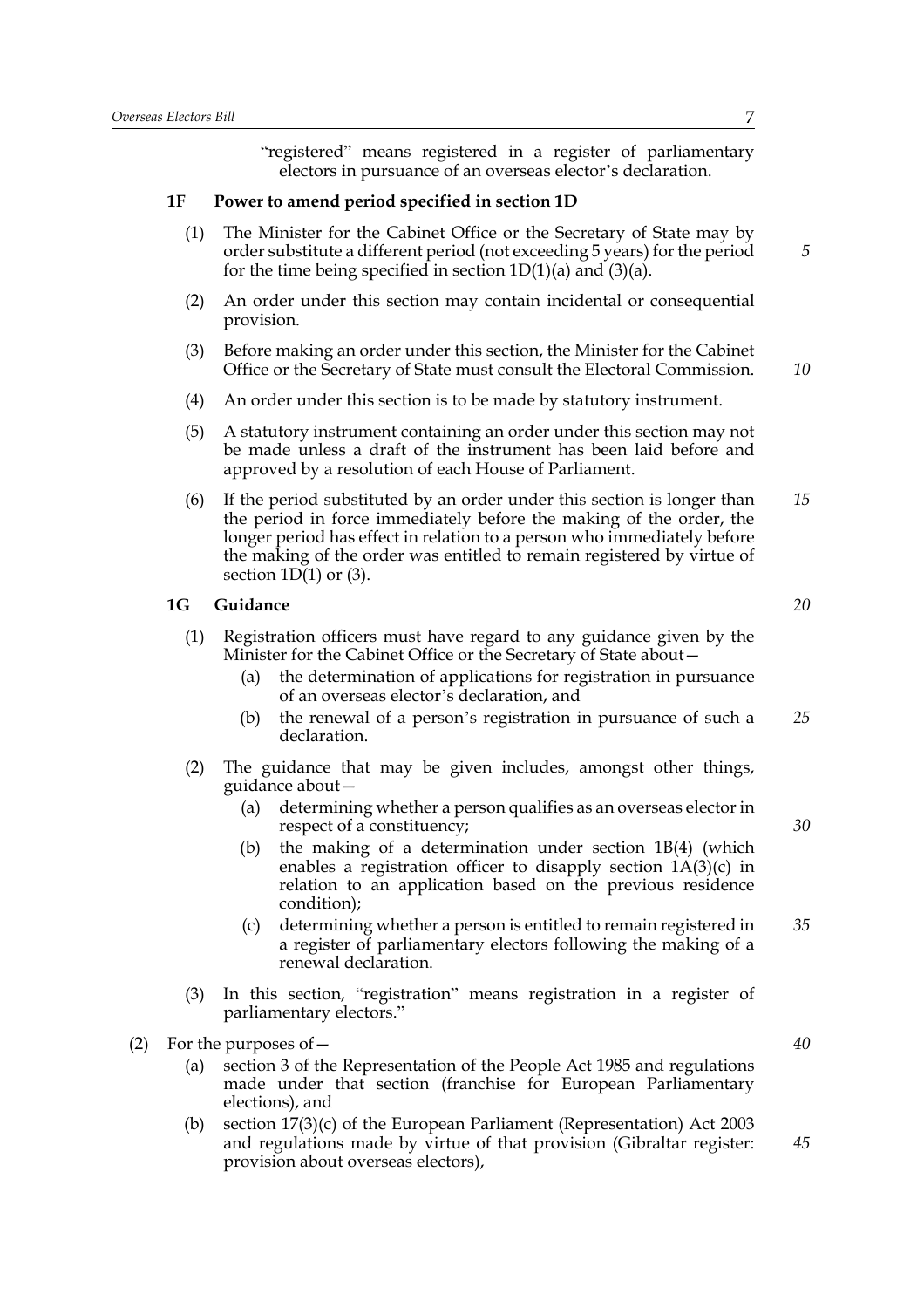sections 1 and 2 of the Representation of the People Act 1985 are to be treated as not having been amended by subsection (1) of this section.

#### **2 Minor and consequential amendments and transitional provision**

- (1) Schedule 1 contains minor and consequential amendments.
- (2) Schedule 2 contains transitional provision.

#### **3 Extent, commencement and short title**

- (1) Any amendment or repeal made by this Act has the same extent as the provision to which it relates.
- (2) The provisions of this Act (other than this section) come into force on such day or days as may be appointed by regulations made by the Minister for the Cabinet Office or the Secretary of State. *10*
- (3) Regulations under subsection (2) are to be made by statutory instrument.
- (4) Regulations under subsection (2)—
	- (a) may appoint different days for different purposes;
	- (b) may include transitional, transitory or saving provision. *15*
- (5) This section comes into force on the day on which this Act is passed.
- (6) This Act may be cited as the Overseas Electors Act 2018.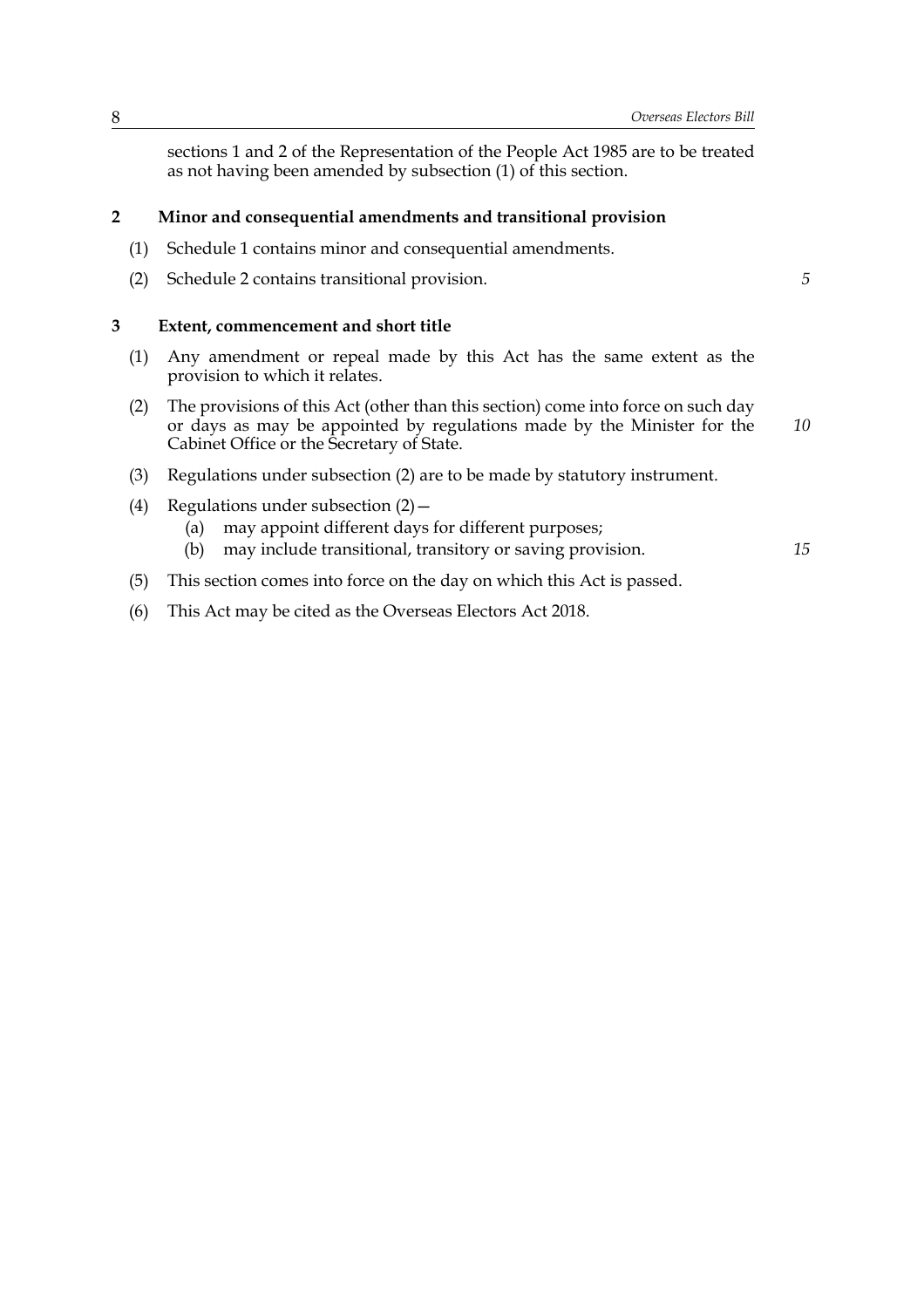### SCHEDULES

#### SCHEDULE 1 Section 2(1)

#### MINOR AND CONSEQUENTIAL AMENDMENTS

*Representation of the People Act 1983*

- 1 The Representation of the People Act 1983 is amended as follows.
- 2 In section 4 (entitlement to be registered as parliamentary or local government elector), in subsection  $(4)(b)$ , for "section 2(1)" substitute "section 1B(1)".
- 3 (1) Schedule 2 (provisions which may be contained in regulations as to registration etc) is amended as follows.
	- (2) After paragraph 3ZA insert—
		- "3ZB(1) Provision about renewal declarations (within the meaning given by section 1D(2) of the Representation of the People Act 1985), including in particular provision about their form and contents.
			- (2) Provision made under sub-paragraph (1) may include provision conferring functions on the Electoral Commission." *15*
	- (3) In paragraph 4, after sub-paragraph (2) insert—
		- "(3) Provision as to the manner in which renewal declarations (within the meaning given by section 1D(2) of the Representation of the People Act 1985) are to be transmitted to the registration officer." *20*
	- (4) In paragraph 5, after sub-paragraph (1A) insert—
		- "(1AA) The provision that may be made under sub-paragraph (1A) includes provision authorising a registration officer, despite provision contained in regulations made by virtue of that subparagraph—
			- (a) to require such other kind of evidence as the officer considers appropriate, or
			- (b) to deem such other kind of evidence as the officer considers appropriate to be sufficient or conclusive evidence."

*Representation of the People Act 1985*

4 In section 12 of the Representation of the People Act 1985 (offences as to declarations)—

*25*

*30*

*5*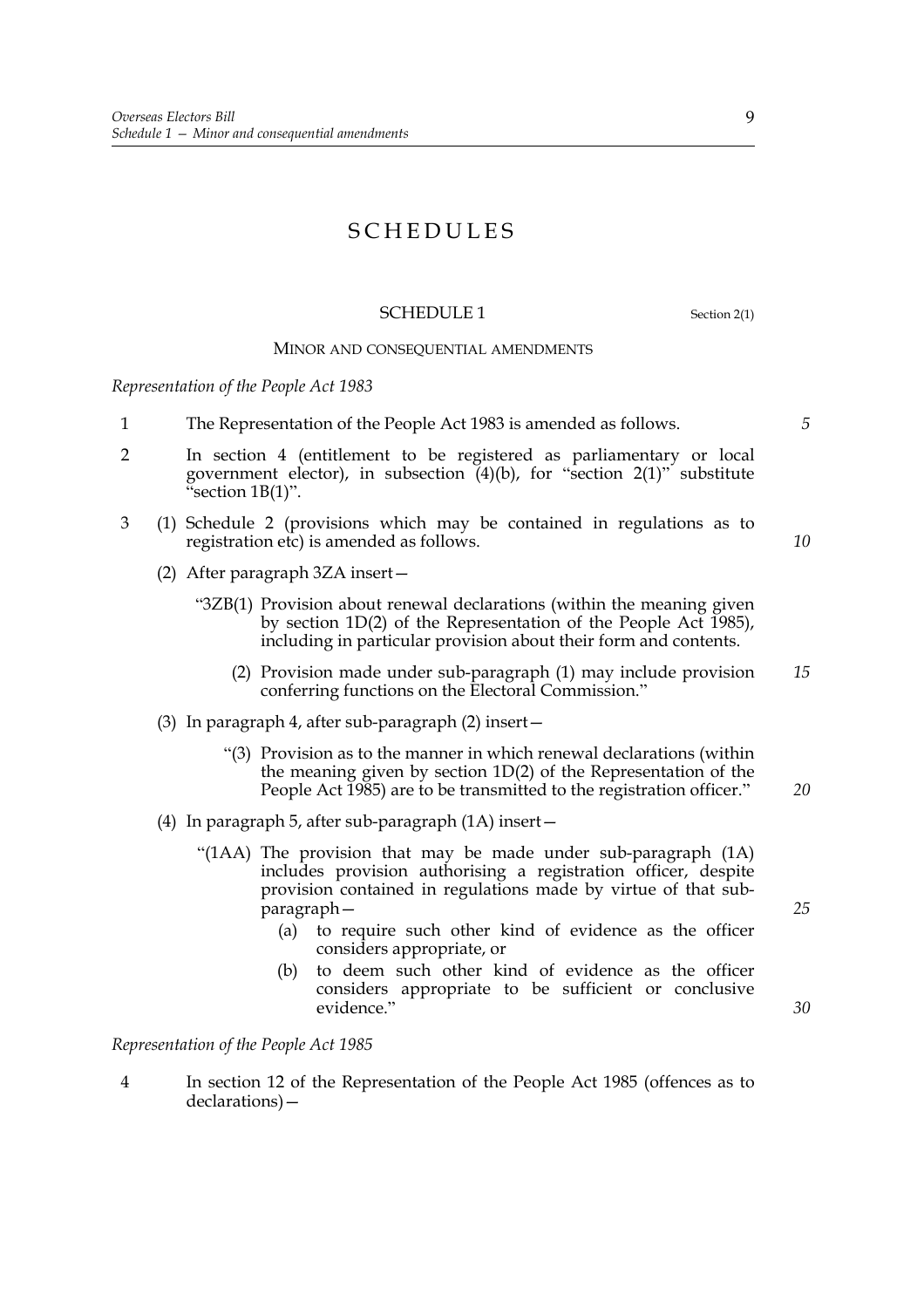- (a) in subsection (1), after "elector's declaration" (in the second place it occurs) insert ", or a renewal declaration or a declaration purporting to be a renewal declaration", and
- (b) in subsection (2), after "elector's declaration" (in the second place it occurs) insert ", or a renewal declaration or a declaration purporting to be a renewal declaration,".

*Finance Act 1996*

5 In section 200 of the Finance Act 1996 (domicile for tax purposes of overseas electors), in subsection  $(3)(a)$ , for "section  $1(1)(a)$ " substitute "section  $1(2)(a)$ ".

*Income Tax Act 2007*

6 In section 835B of the Income Tax Act 2007 (domicile for income tax purposes of overseas electors), in subsection  $(3)(a)$ , for "section 1(1)(a)" substitute "section 1(2)(a)".

*Constitutional Reform and Governance Act 2010*

7 In section 42 of the Constitutional Reform and Governance Act 2010 (tax status of members of the House of Lords: transitional provision), omit subsection (7). *15*

*House of Lords Reform Act 2014*

8 In section 4 of the House of Lords Reform Act 2014 (effect of ceasing to be a member of the House of Lords), omit subsection (6).

#### SCHEDULE 2 Section 2(2)

#### TRANSITIONAL PROVISION

#### *Interpretation of Schedule*

- 1 (1) In this Schedule—
	- "the commencement date" means the date appointed for section 1 to come fully into force; *25*
	- "RPA 1985" means the Representation of the People Act 1985.
	- (2) References in this Schedule to provisions of RPA 1985 are (except where indicated) to provisions as they had effect immediately before the coming into force of any of the provisions of this Act.

*Pre-commencement applications for registration in a register of parliamentary electors*

2 (1) The amendments made by this Act do not apply in relation to an application for registration in a register of parliamentary electors in pursuance of a precommencement declaration (even if the application is determined after the commencement date).

*10*

*5*

*20*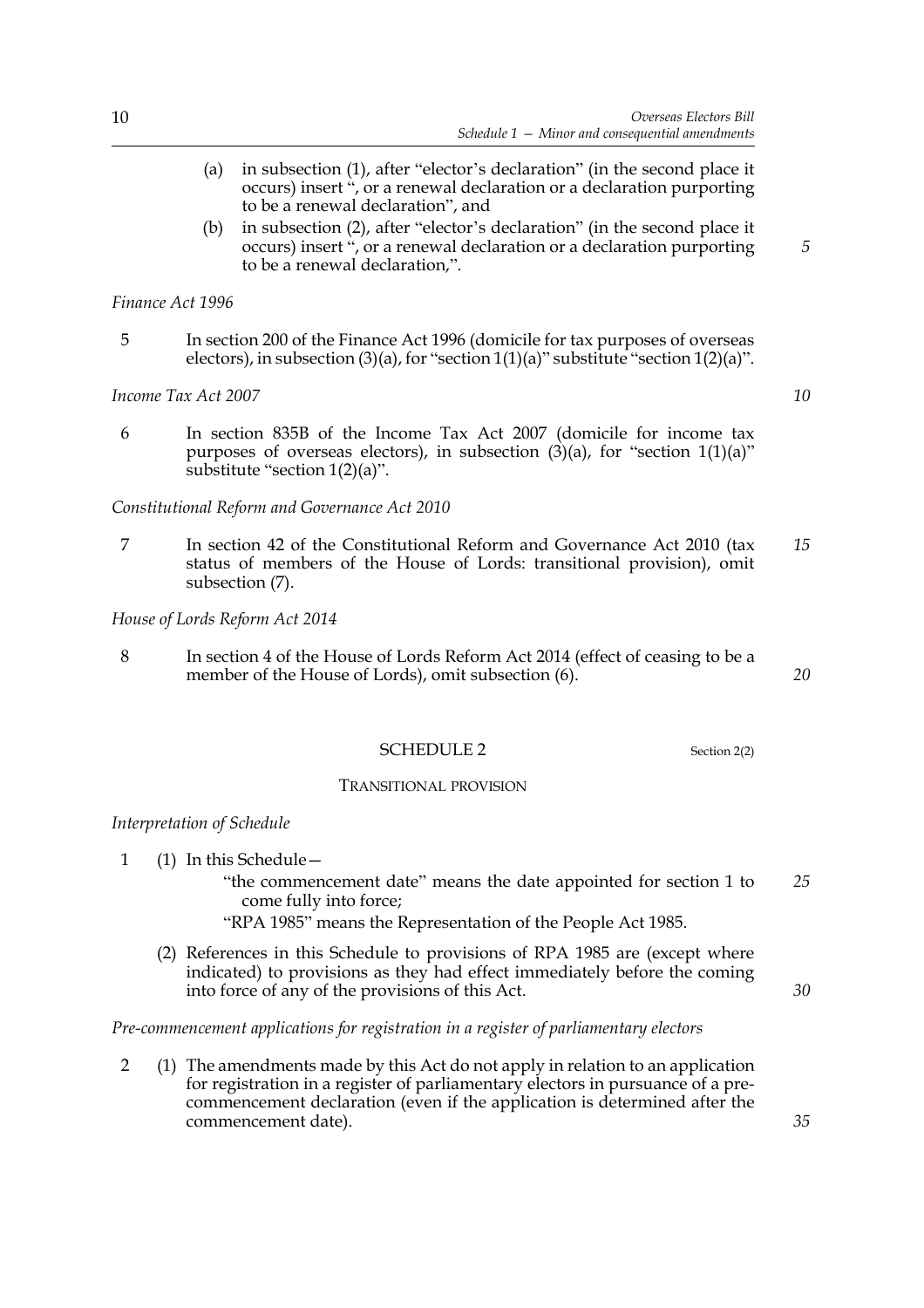(2) In this paragraph, "pre-commencement declaration" means an overseas elector's declaration (as defined by section 2(1) of RPA 1985) made at any time before the commencement date.

*Overseas electors registered pursuant to pre-commencement applications*

- 3 (1) This paragraph applies to a person where—
	- (a) the person is for the time being registered in a register of parliamentary electors in pursuance of a pre-commencement declaration, and
	- (b) either—
		- (i) the person has been registered in pursuance of the declaration since immediately before the commencement date, or *10*
		- (ii) the person became registered in pursuance of the declaration on or after that date as the result of an application made before that date.
	- (2) In such a case—
		- (a) the person is to be treated after the commencement date as being registered in that register in pursuance of a post-commencement declaration on the basis that the person satisfied the previous registration condition (within the meaning of section 1A(2) of RPA 1985, as substituted by section 1 of this Act);
		- (b) the address in respect of which the person is registered is the address specified in the pre-commencement declaration;
		- (c) sections 1D and 1E of RPA 1985 (as substituted by section 1 of this Act) have effect accordingly.
	- (3) In this paragraph—
		- "pre-commencement declaration" has the same meaning as in paragraph 2;
		- "post-commencement declaration" means an overseas elector's declaration (as defined by section 1B(1) of RPA 1985 (as substituted by section 1 of this Act)) made at any time on or after the commencement date. *30*

*Power to make supplementary provision*

- 4 (1) The Minister for the Cabinet Office or the Secretary of State may by regulations make provision for supplementing, or provision incidental to, the provision made by this Schedule.
	- (2) Regulations under sub-paragraph (1) may make different provision for different purposes or areas.
	- (3) Regulations under sub-paragraph (1) are to be made by statutory instrument.
	- (4) A statutory instrument containing regulations under sub-paragraph (1) is subject to annulment in pursuance of a resolution of either House of Parliament.

*40*

*35*

*25*

*20*

*15*